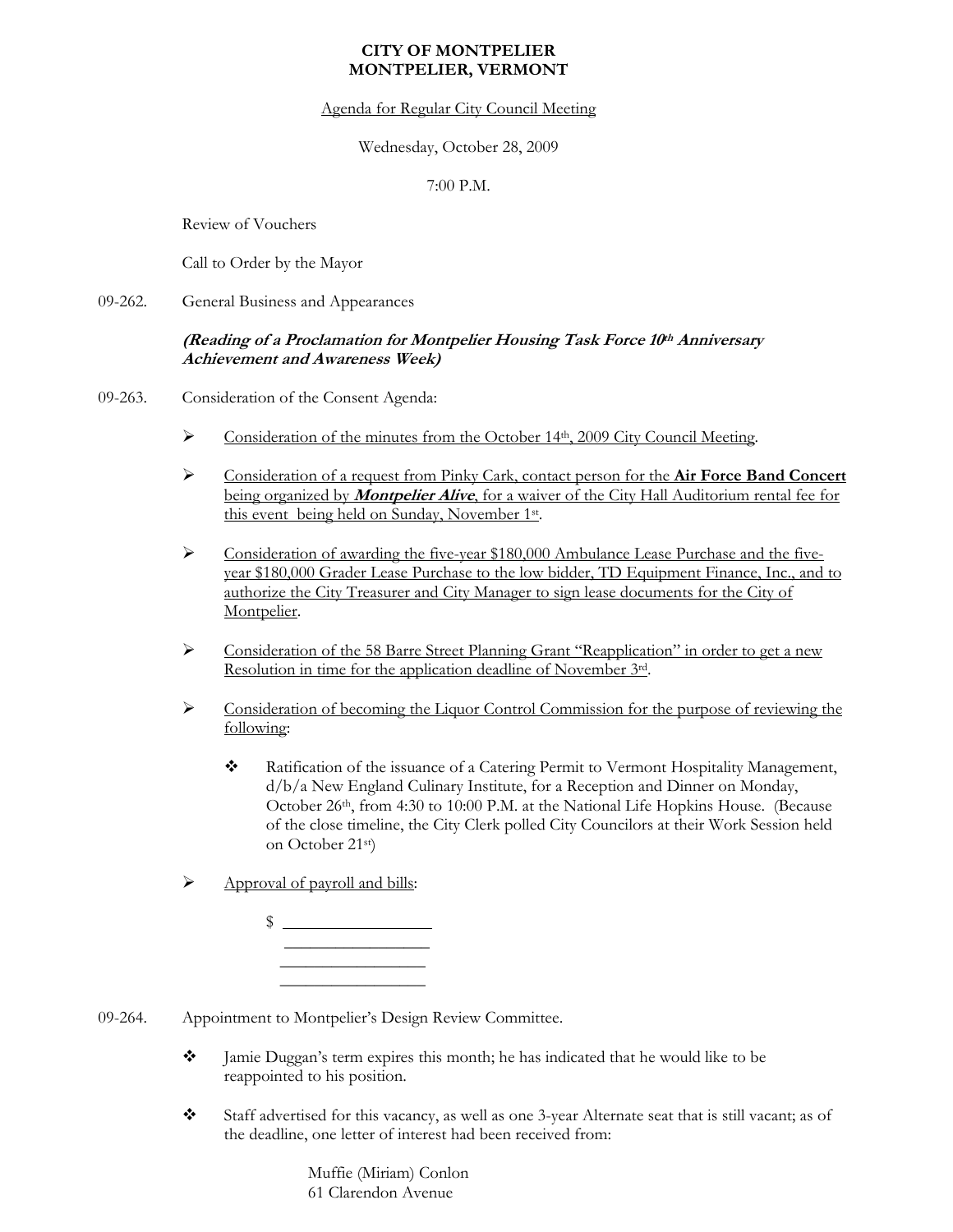Recommendation: Reappointment of Jamie Duggan to his 3-year seat; opportunity to meet Ms. Conlon; appoint her to a 3-year Alternate seat.

09-265. Second Public Hearing to consider an amendment to the City's Code of Ordinances, **Chapter 11, POLICE REGULATIONS AND OFFENSES, ARTICLE V. USE OF FIREARMS, BB GUNS, BOW AND ARROWS, AND SIMILAR WEAPONS**.

> Parks Director Geoff Beyer would like to expand the area limiting the discharge of weapons within city limits. He is proposing the following amendment:

 Sec. 11-502. DISCHARGE OF FIREARMS OR WEAPONS IN [HUBBARD PARK] **ANY CITY PARK**.

> The discharge of a revolver, pistol, rifle, shotgun, air rifle, BB gun, arrow from a bow, or a similar firearm or weapon within the limits of Hubbard Park**, North Branch River Park or any city park** is not permitted **without written permission of the Police and Parks Departments.**

 $\star$  City Council conducted the First Public Hearing on October 14<sup>th</sup> when it was noted that the Police Chief totally supports this amendment.

Recommendation: Conduct the Second Public Hearing; direction to staff if there are any further changes; and adoption.

- 09-266. Consideration of a request from James Duke, Training and Employment Coordinator for VATD (Vermont Associates for Training and Development,) seeking some free parking for their staff.
	- Council Members have received a copy of a letter from Mr. Duke which outlines what VATD does as a non-profit.
	- $\bullet$  This item was on the Council's October 14<sup>th</sup> agenda but because of a miscommunication, Mr. Duke was not in attendance that evening to discuss this item with Council; item was tabled.

 Recommendation: Receive verbal request from Mr. Duke; discussion; possible direction to staff.

- 09-267. Consideration of a request from The Pyralisk Arts Center that payback be forgiven by the City on a \$15,000 loan/grant that the Pyralisk has with the City.
	- $\star$  The loan was approved by the City Council on July 26<sup>th</sup>, 2000; the Center had been denied a planning grant from the Vermont Community Development Program which cited the City of Montpelier's excess Community Development Block Grant funds as a preferred alternative source for the funds.
	- The Pyralisk proposes to place these funds in a trust for endowment of the arts.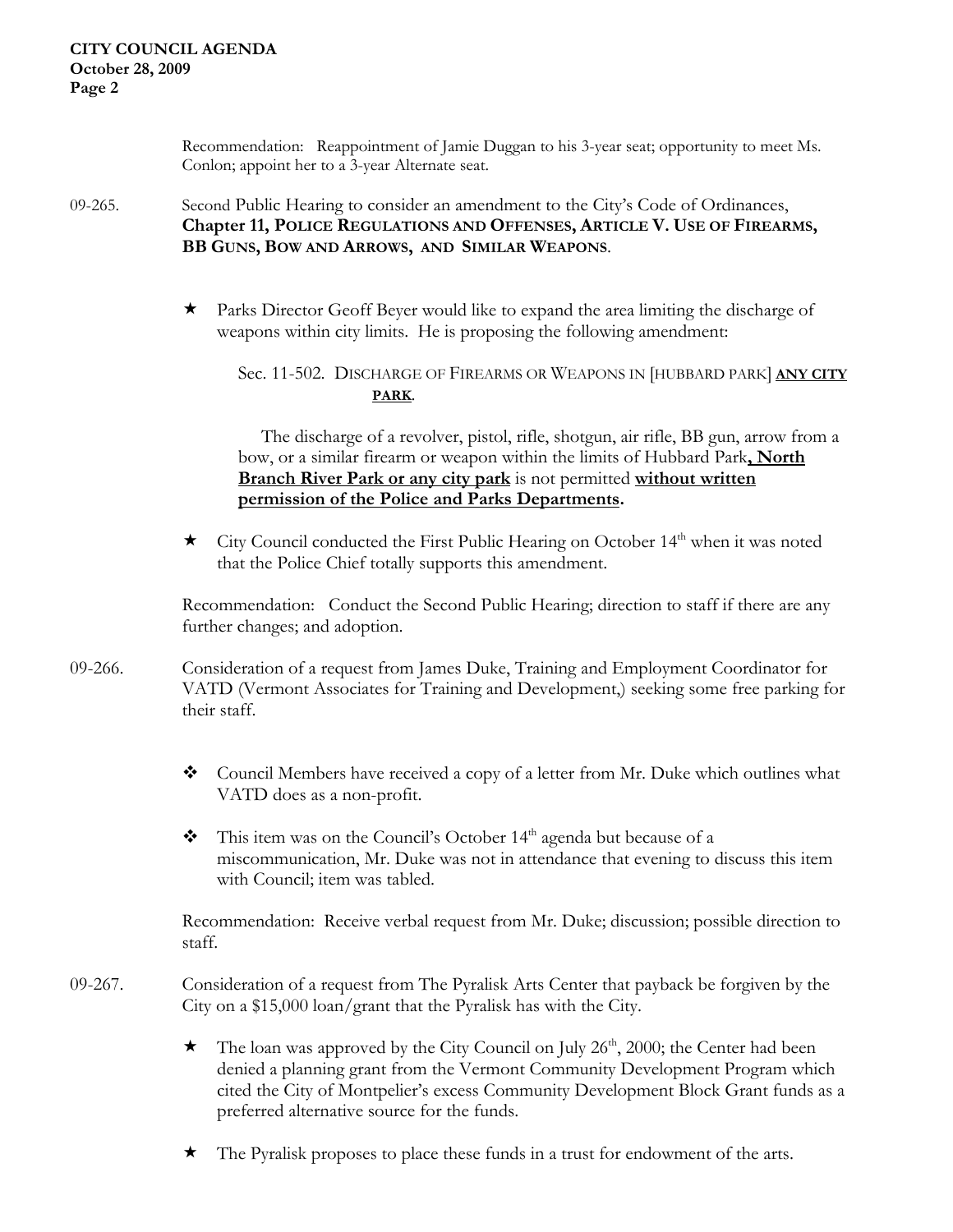- In a memo from Attorney Dot Helling, she states that, "The Pyralisk has worked so very hard, with the City's assistance, for ten years to try and establish an art center on Stone Cutters Way. We hope to have something to show for the efforts and something the Pyralisk can use to give back to the cultural community that is Montpelier."
- Members of the Pyralisk Board will be in attendance to discuss this matter with the City Council.

Recommendation: Discuss this request with board members; possible direction to staff.

- 09-268. Report from the City Manager on the status of Council projects, priorities and staff expectations.
	- Report on projects.
	- $\checkmark$  Consideration of future projects.

Recommendation: Receive report.

- 09-269. Consideration of authorizing the issuance of the Request for Proposals and funds needed to hire a consultant to assist with the Tax Increment Financing District (TIF)
	- Staff is asking Council to authorize the issuance of the RFP and the funds needed to hire a consultant; until the City gets the results of the RFP, the exact amount of the contract is not known (and is not in the budget at this point).
	- \* The funds expended on the preparation of the application can be recovered as part of the TIF financing once the district is approved and the bonds are issued.

Recommendation: Presentation from Planning Director Gwen Hallsmith; discussion; direction to staff.

 $\overline{\phantom{a}}$  , and the contract of the contract of the contract of the contract of the contract of the contract of the contract of the contract of the contract of the contract of the contract of the contract of the contrac

 $\bar{a}$  , and the contribution of the contribution of the contribution of the contribution of the contribution of the contribution of the contribution of the contribution of the contribution of the contribution of the con

 $\frac{1}{2}$  ,  $\frac{1}{2}$  ,  $\frac{1}{2}$  ,  $\frac{1}{2}$  ,  $\frac{1}{2}$  ,  $\frac{1}{2}$  ,  $\frac{1}{2}$  ,  $\frac{1}{2}$  ,  $\frac{1}{2}$  ,  $\frac{1}{2}$  ,  $\frac{1}{2}$  ,  $\frac{1}{2}$  ,  $\frac{1}{2}$  ,  $\frac{1}{2}$  ,  $\frac{1}{2}$  ,  $\frac{1}{2}$  ,  $\frac{1}{2}$  ,  $\frac{1}{2}$  ,  $\frac{1$ 

 $\mathcal{L}_\text{max} = \frac{1}{2} \left[ \frac{1}{2} \frac{1}{2} \frac{1}{2} \frac{1}{2} \frac{1}{2} \frac{1}{2} \frac{1}{2} \frac{1}{2} \frac{1}{2} \frac{1}{2} \frac{1}{2} \frac{1}{2} \frac{1}{2} \frac{1}{2} \frac{1}{2} \frac{1}{2} \frac{1}{2} \frac{1}{2} \frac{1}{2} \frac{1}{2} \frac{1}{2} \frac{1}{2} \frac{1}{2} \frac{1}{2} \frac{1}{2} \frac{1}{2} \frac{1}{2} \frac{1}{2} \frac$ 

 $\mathcal{L}_\text{max} = \frac{1}{2} \left[ \frac{1}{2} \frac{1}{2} \frac{1}{2} \frac{1}{2} \frac{1}{2} \frac{1}{2} \frac{1}{2} \frac{1}{2} \frac{1}{2} \frac{1}{2} \frac{1}{2} \frac{1}{2} \frac{1}{2} \frac{1}{2} \frac{1}{2} \frac{1}{2} \frac{1}{2} \frac{1}{2} \frac{1}{2} \frac{1}{2} \frac{1}{2} \frac{1}{2} \frac{1}{2} \frac{1}{2} \frac{1}{2} \frac{1}{2} \frac{1}{2} \frac{1}{2} \frac$ 

 $\mathcal{L}_\text{max} = \frac{1}{2} \left[ \frac{1}{2} \frac{1}{2} \frac{1}{2} \frac{1}{2} \frac{1}{2} \frac{1}{2} \frac{1}{2} \frac{1}{2} \frac{1}{2} \frac{1}{2} \frac{1}{2} \frac{1}{2} \frac{1}{2} \frac{1}{2} \frac{1}{2} \frac{1}{2} \frac{1}{2} \frac{1}{2} \frac{1}{2} \frac{1}{2} \frac{1}{2} \frac{1}{2} \frac{1}{2} \frac{1}{2} \frac{1}{2} \frac{1}{2} \frac{1}{2} \frac{1}{2} \frac$ 

- 09-270. Discussion regarding City Council Budget Surveys.
- 09-271. Report by City Council.

09-272. Mayor's Report: